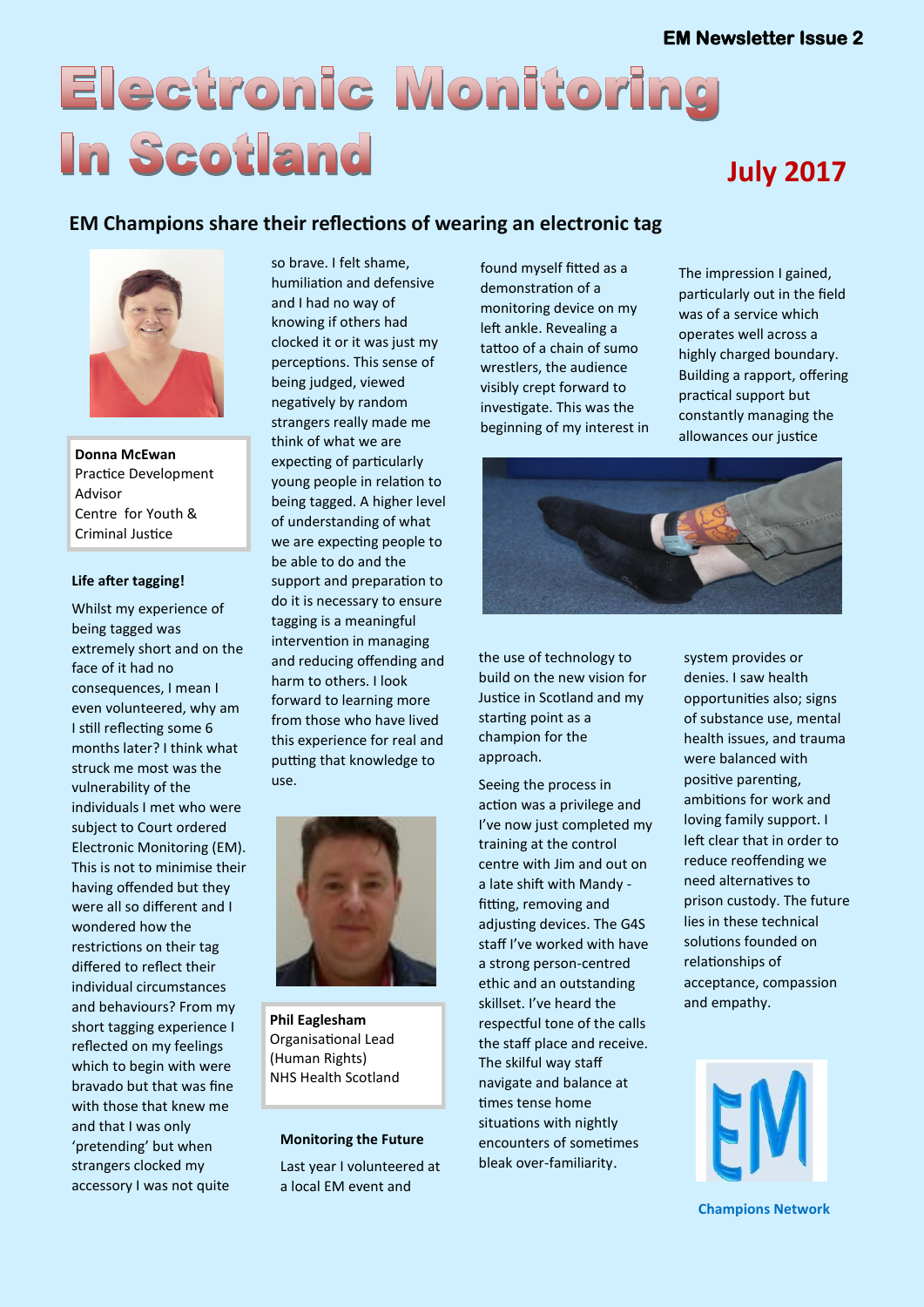Page 2

#### **From the periphery to a priority: changing uses of electronic monitoring in Australia**



**Dr Hannah Graham** is a Lecturer in Criminology in the Scottish Centre for Crime and Justice Research, University of Stirling. She is an Australian citizen and a British citizen, having lived and worked in **Tasmania.**

Dynamics in criminal justice are changing in Australia, with electronic monitoring in the national spotlight after decades of low-profile use on the periphery. This is partly compelled by domestic abuse as a highly visible political priority and a 12 year [National Plan to reduce](https://www.dss.gov.au/women/programs-services/reducing-violence/the-national-plan-to-reduce-violence-against-women-and-their-children-2010-2022)  [violence against women and children.](https://www.dss.gov.au/women/programs-services/reducing-violence/the-national-plan-to-reduce-violence-against-women-and-their-children-2010-2022)

To put these developments in context: In Australia, a nation of 24 million, criminal justice is a devolved power to states and territories (currently six Labor and two conservative governments), which have separate and independent criminal justice systems. Private sector involvement in criminal justice exists in some states, but is not widespread. The federal Australian Government (currently a conservative coalition) can fund and work with state governments on justice and safety issues. Also, taxation powers exist at federal and state levels.

GPS electronic monitoring has recently risen to prominence with the May 2017 announcement of new

three-year Technology Trials, based on equal matched funding from federal and state governments. These uses of EM will be informed by risk assessments; the Risk-Need-Responsivity (RNR) model and domestic and family violence risk tools are commonly used across Australia. Specialised family violence courts and problem-solving approaches have existed there for over a decade.

In [new Technology Trials in Tasmania,](http://christianporter.dss.gov.au/media-releases/tasmania-to-trial-gps-tracking-of-repeat-family-violence-offenders) repeat family violence offenders may have a monitoring condition added to a family violence order, enabling GPS tagging and tracking with exclusion zones. Victims, if they consent and opt-in, can carry a GPS bilateral tracking device. Similarly [in New](http://www.smh.com.au/nsw/nsw-state-budget-2016-gps-tracking-for-highrisk-domestic-violence-offenders-20160609-gpfz5z.html)  [South Wales,](http://www.smh.com.au/nsw/nsw-state-budget-2016-gps-tracking-for-highrisk-domestic-violence-offenders-20160609-gpfz5z.html) GPS tagging can be used with sentenced offenders, paroled offenders, and at the bail stage with Apprehended Domestic Violence Orders. Again, victims in NSW can choose to take part in bilateral monitoring. Tasmania is moderate in its sentencing cultures and justice policies; NSW is punitive

in its justice cultures, policies and practices.

Of fundamental importance is the fact that electronic monitoring technology trials are *one part* of multi-faceted, collaborative strategic approaches in Australia. New uses of EM are not being initiated in isolation.

In Australia, especially in the last year, the amounts of funding and resources being invested by governments to address domestic abuse and promote women's safety are staggering – an impressive use of public money and puissant display of political backbone. They are putting their money where their mouth is when they speak of pursuing change within a generation. Following a Royal Commission inquiry into family violence, this year the Labor state government of Victoria (a state of 5 million people) put *\$1.9 billion AUD* (almost £1.1 billion) to tackle family violence and implement the Commission's recommendations. This state government budget commitment is separate from other states, and from the \$100 million AUD (£577 million) Australian Government Women's Safety Package, which includes the matchfunding for EM Technology Trials.

Taken in context, electronic monitoring is now more of a priority in Australian justice systems, but one that remains a fraction of the overall budget and a portion of the overarching focus on tackling domestic abuse – a focus which centres on human beings, human service provision and the ambition of realising family-level, community-level and societal change within a generation.

@DrHannahGraham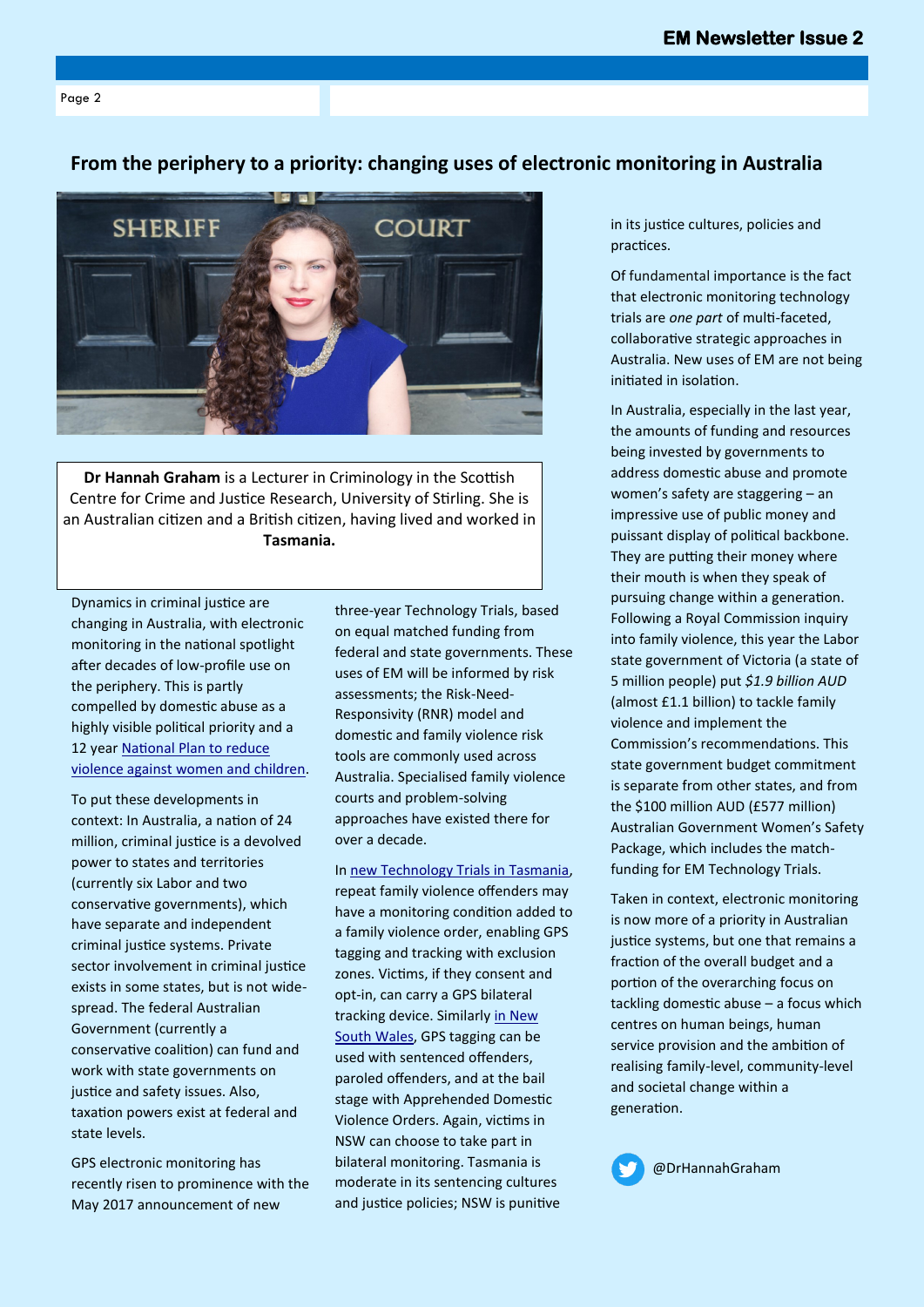

#### **Milestone in transformation of female custodial estate**

Last week the Justice Secretary Michael Matheson announced an ambitious new strategy to create a safer, just and more resilient communities across Scotland.

The 'Vision and Priorities' for Justice was launched as demolition work began at Cornton Vale women's prison and the areas that will host Scotland's first community-based custody units were announced.

Developed and agreed by the leaders of Scotland's justice system, and drawing on latest evidence, the Vision paper identifies effective approaches and emerging challenges. A delivery plan, detailing how justice professionals will work with the wider public and third sector to achieve their vision, will also be published annually.

Mr Matheson said:

"While our imprisonment rate – the

second highest in western Europe – remains too high, prisons will always be necessary for those who commit the most serious offences, or who pose significant risks to public safety. The Scottish Prison Service is transforming how they work to better rehabilitate those in custody, addressing underlying issues that can often drive their return to jail. With the demolition of Cornton Vale under way, there is no turning back on our plans for a smarter, more progressive approach to managing women in custody, ensuring they are prepared for life after release.

"That is why I am also pleased to announce that the first two community custodial units for

west and east Scotland will be in Glasgow and in Fife or Dundee. By housing women in smaller, community-based units closer to their families, and providing additional support to address their needs, such as drug and alcohol advice or mental health support, we can further reduce re-offending – and so keep crime down and our communities safe."

The new approach to women in custody reflects the key role – highlighted in the Vision and Priorities paper – of wider public services, notably in health but also other areas like parental support, education, housing and employability, in supporting justice partners to deliver on their priorities and achieve the ambition of safer, just and more resilient communities in every part of Scotland.



Justice in Scotland: Vision and Priorities

'Justice in Scotland:Vision and Priorities' supersedes the 'Strategy for Justice in Scotland', published in 2012 and can be read, along with the 2017-18 delivery plan here:

http://www.gov.scot/Topics/Justic e/justicestrategy